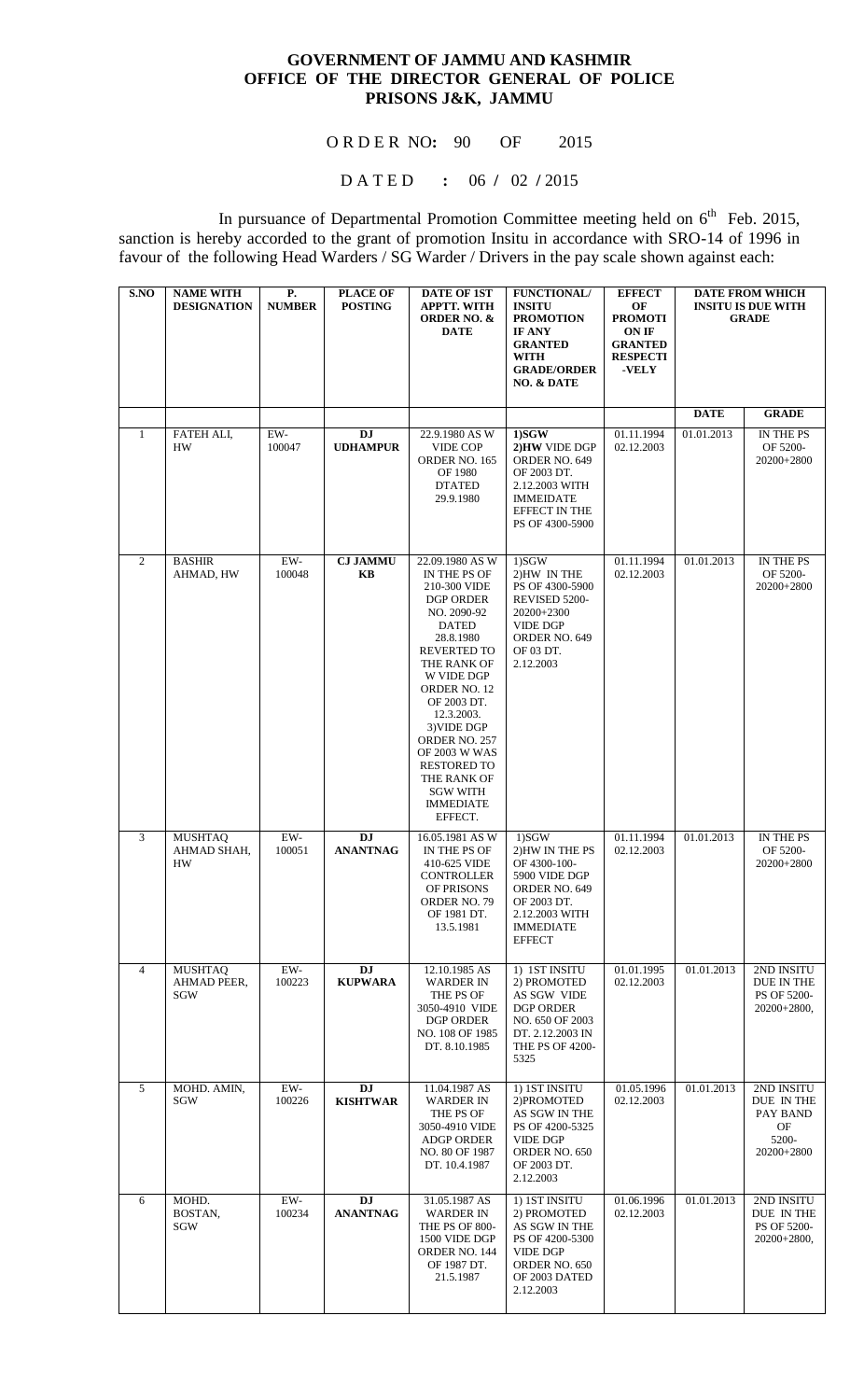| $\tau$ | <b>BASHIR</b><br>AHMAD BHAT-<br>П,<br>SGW                          | $EW-$<br>100235 | DJ<br><b>ANANTNAG</b>         | 01.06.1987AS<br><b>WARDER IN</b><br>THE PS OF 900-<br>1500 VIDE DGP<br>ORDER NO.144<br>OF 1987 DATED<br>21.5.1987                                                                                                                                                              | 1) IST INSITU<br>2) PROMOTED<br>AS SGW IN THE<br>PS OF 4200-5300<br><b>VIDE DGP</b><br>ORDER NO. 650<br>OF 2003 DATED<br>2.12.2003                                 | 01.06.1996<br>02.12.2003 | 01.01.2013 | 2ND INSITU<br>DUE IN THE<br>PS OF 5200-<br>20200+2800,                                                            |
|--------|--------------------------------------------------------------------|-----------------|-------------------------------|--------------------------------------------------------------------------------------------------------------------------------------------------------------------------------------------------------------------------------------------------------------------------------|--------------------------------------------------------------------------------------------------------------------------------------------------------------------|--------------------------|------------|-------------------------------------------------------------------------------------------------------------------|
| 8      | ABDUL MAJID,<br>SGW                                                | EW-<br>100236   | DJ<br><b>ANANTNAG</b>         | 01.06.1987 AS<br><b>WARDER IN</b><br>THE PS OF 410-<br>700 VIDE DGP<br>ORDER NO. 144<br>OF 1987 DT.<br>21.5.1987                                                                                                                                                               | 1) IST INSITU<br>$AS2$ )<br>PROMOTED AS<br><b>SGW IN THE PS</b><br>OF 4200-5300<br><b>VIDE DGP</b><br>ORDER NO. 650<br>OF 2003 DATED<br>2.12.2003                  | 01.06.1996<br>02.12.2003 | 01.01.2013 | 2ND INSITU<br>DUE IN THE<br>PS OF 5200-<br>20200+2800,                                                            |
| 9      | <b>GH. AHMAD</b><br>GANAI, SGW                                     | EW-<br>100266   | <b>DJ</b><br><b>KUPWARA</b>   | 23.06.1987 AS<br><b>WARDER IN</b><br>THE PS OF<br>3050-4910 VIDE<br><b>DGP ORDER</b><br>NO. 162 OF 1987<br>DT. 17.6.1987                                                                                                                                                       | 1) IST INSITU<br>2) PROMOTED<br>AS SGW VIDE<br><b>DGP ORDER</b><br>NO. 650 OF 2003<br>DT. 2.12.2003 IN<br><b>THE PS OF 4200-</b><br>5325                           | 01.06.2000<br>02.12.2003 | 01.01.2013 | 2ND INSITU<br>DUE IN THE<br>PS OF 5200-<br>$20200+2800,$                                                          |
| 10     | <b>JARNAIL</b><br>SINGH,<br>SGW                                    | $EW-$<br>100286 | <b>CJ JAMMU</b><br>KB         | 14.11.1995 AS<br><b>WARDER IN</b><br>THE PS OF 950-<br><b>1500 VIDE</b><br><b>ADGP ORDER</b><br>149 OF 1995<br><b>DATED</b><br>14.11.1995                                                                                                                                      | PROMOTED AS<br><b>SGW OUT OF</b><br><b>TURN VIDE</b><br><b>DGP ORDER</b><br>NO. 132 OF 2004<br>DT. 10.3.2004 IN<br>THE PS OF 4200-<br>5325                         | 10.03.2004               | 01.07.2013 | <b>1ST INSITU</b><br>DUE IN THE<br>PS OF 5200-<br>$20200+2800,$<br><b>EXCLUDING</b><br>99 DAYS<br><b>DIES NON</b> |
| 11     | SMT.<br><b>RAVINDER</b><br>KOUR, SGCT<br>262/XII OF<br><b>JKAP</b> |                 | <b>DJ KATHUA</b>              | 07.11.1987 AS<br><b>CONST. IN THE</b><br>PS OF 800-1500<br><b>VIDE ORDER</b><br>NO. 38 OF 1987<br>DATED.<br>6.11.1987                                                                                                                                                          | 1) IST INSITU<br>2) PROMOTED<br>AS SGCT VIDE<br>PHQ ORDER<br>NO. 1161 OF<br>1997 DT.<br>29.9.1997 IN THE<br>PS OF 1300-1870                                        | 01.12.1996<br>29.09.1997 | 01.10.2006 | 2ND INSITU<br>DUE IN THE<br>PS OF<br>5200-<br>20200+2800                                                          |
| 12     | MOHAN LAL,<br>W/DVR                                                | EW-<br>100398   | <b>DJ JAMMU</b>               | 01.07.1996 AS<br><b>WARDER IN</b><br>THE PS OF<br>3050-4910 VIDE<br><b>ADGP ORDER</b><br>NO. 545 OF 1996<br><b>DATED</b><br>22.6.1996 AND<br><b>ADJUSTED AS</b><br><b>W/DRIVER IN</b><br>THE PS OF<br>3050-4910 VIDE<br><b>DGP ORDER</b><br>NO. 760 OF 2002<br>DT. 22.10.2002  | 1ST INSITU IN<br>THE PS OF 4000-<br>6000 REVISED<br>5200-20200+2400<br><b>VIDE DGP</b><br>ORDER NO. 577<br>OF 2009 DT.<br>28.8.2009                                | 01.08.2005               | 01.08.2014 | 2ND INSITU<br>DUE IN THE<br>PS OF 5200-<br>20200+2800<br><b>EXCLUDING</b><br><b>5 DAYS DIES</b><br>$\rm{NON}$     |
| 13     | MOHD. ASAQ,<br>W/DVR                                               | EW-<br>100373   | <b>CJ JAMMU</b><br>KB         | 01.07.1996 AS<br>WARDER U IN<br>THE PS OF<br>3050-4910<br>REVISED 5200-<br>20200+1900<br><b>VIDE ADGP</b><br>ORDER NO. 517<br>OF 1996<br>DATED.<br>22.6.1996<br><b>ADJUSTED AS</b><br>DVR/W VIDE<br>DPG ORDER<br>NO. 806 OF 2002<br>DT. 9.11.2002 IN<br>THE PS OF<br>3050-4910 | <b>1ST INSITU</b><br>ALLOWED IN<br>THE PS OF 4000-<br>6000 REVISED<br>5200-20200+2400<br><b>VIDE DGP</b><br>ORDER NO. 603<br>OF 2009 DATED<br>03.09.2009           | 01.07.2005               | 01.07.2014 | <b>1ST INSITU</b><br>DUE IN THE<br>PS OF 5200-<br>20200+2800                                                      |
| 14     | <b>RASHPAL</b><br>SINGH, W/DVR                                     | EW-<br>100425   | <b>SJ</b><br><b>HIRANAGAR</b> | 01.07.1996 AS<br><b>WARDER VIDE</b><br><b>ADGP ORDER</b><br>NO. 575 OF 1996<br>DT. 22.06.1996<br>IN THE PS OF<br>3050-4910<br>(REVISED 5200-<br>$20200+1900$ ).<br><b>AJDUSTED AS</b><br>DRIVER/W<br><b>VIDE DGP</b><br>ORDER NO. 760<br>OF 2002 DT.<br>22.10.2002             | <b>1ST INSITU</b><br><b>ALLOWED</b><br><b>VIDE DGP</b><br>ORDER NO. 646<br>OF 2005 DT.<br>26.10.2005 IN<br>THE PS OF ₹<br>4000-6000<br>REVISED 5200-<br>20200+2400 | 01.08.2005               | 01.08.2014 | 2ND INSITU<br>DUE IN THE<br>PAY BAND<br>OF ₹5200-<br>20200+2800<br><b>EXCLUDING</b><br>5 DAYS DIES<br><b>NON</b>  |